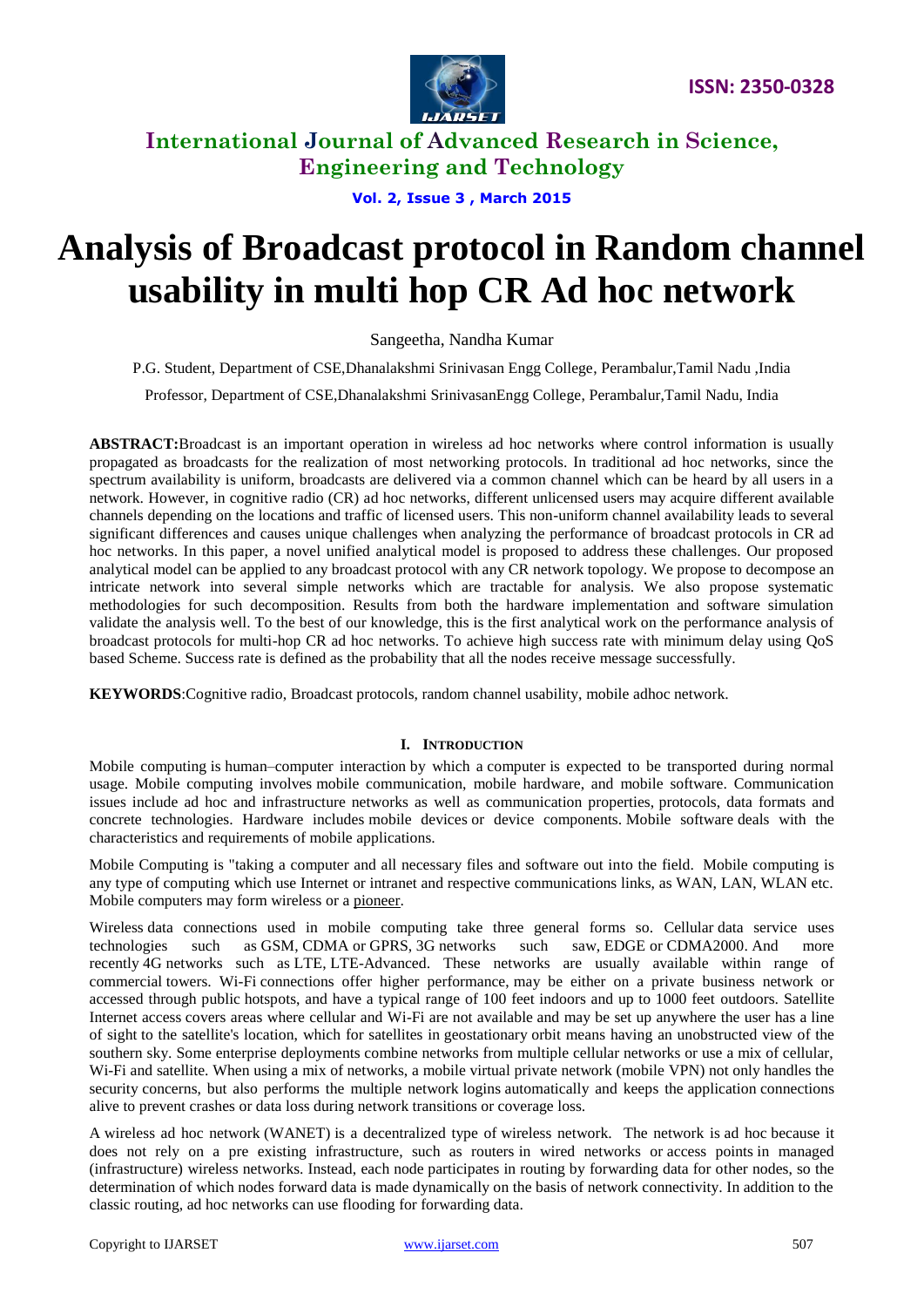

### **Vol. 2, Issue 3 , March 2015**

An ad hoc network typically refers to any set of networks where all devices have equal status on a network and are free to associate with any other ad hoc network device in link range. Ad hoc network often refers to a mode of operation of IEEE 802.11 wireless networks.

Mobile Ad-hoc Networks (MANET) are created of composite distributed systems which connect wireless nodes. These nodes can generously and dynamically self in mobile network topologies. Since the nodes are mobile, the network topology may change rapidly and unpredictably over time. The network is decentralized, where all network activity including discovering the topology and delivering messages must be executed by the nodes , i.e., routing functionality will be incorporated into mobile nodes. Factors such as variable wireless link quality, propagation path loss, fading, multiuser interference, power expended, and topological changes, become relevant issues. The network should be able to adaptively alter the routing paths to alleviate any of these effects.

#### **II. RELATED WORK**

Even though the broadcasting issue has been studied extensively in traditional mobile ad hoc networks mobile ad hoc network (MANETs), research on broadcasting in multi-hop CR ad hoc networks is still in its infant stage. The existing works mainly focus on broadcast protocol designs. The performance analysis of these proposed protocols is simulationbased. Thus, the analytical relationship between these proposals and their performance is not known. More importantly, without analytical analysis, the system parameters in the protocols are not designed to achieve the optimal performance. In fact, analytical analysis is beneficial not only for better understanding the nature of a proposed protocol, but also for better designing the system parameters of a protocol to achieve the optimal performance. It can also provide useful insights to guide the future broadcast protocol designs in CR ad hoc networks.

Due to this problem by considering this problem, make an efficient methodology to analyzing the several protocols. A novel unified analytical model is proposed to analyze the broadcast protocols in CR ad hoc networks with any topology. Specifically, in this work propose to decompose an intricate network into several simple networks which are tractable for analysis. Also propose systematic methodologies for such decomposition.

Current research into cognitive radios hopes to improve spectral utilization by allowing users from crowded bands to bleed off into nearby empty bands. In an ideal scenario a spectrum aware cognitive radio is able to sense the local spectrum usage and adapt its own radio parameters accordingly. As an example, consider a personal Wi-Fi network in a crowded New York apartment complex. The number of co-located networks present can easily fill the 2.4 GHz band, in which personal Wi-Fi devices are designed to operate. Instead of adding an additional device to an over-used band, a cognitive radio would be able to sense the over-use of the allocated Wi-Fi spectrum and the underutilization of other nearby spectrum blocks. Once so determined the cognitive radio would operate in the free spectrum, thus more efficiently utilizing the total available spectrum. Examples of spectrum blocks that may be underutilized may include empty broadcast television/radio stations, radio- astronomy blocks, radio-navigation blocks, and others. The advance of cognitive radio and spectrum sensing radios is a high priority for the FCC. The 802.22 draft standard, which is still under review, is the FCC's first foray into cognitive radio and demonstrates their commitment and active interest in this emerging technology.

**Cognitive radio network advantages are t**he use of a cognitive radio network provides a number of advantages when compared to cognitive radios operating purely autonomously:

- **Improved spectrum sensing:** By using cognitive radio networks, it is possible to gain significant advantages in terms of spectrum sensing. [see later pages in this tutorial].
- **Improved coverage:** By setting up cognitive radio network, it is possible to relay data from one node to the next. In this way power levels can be reduced and performance maintained.

Hence this novel technique based on the CR ad hoc networks. By estimating the protocol efficiency without considering the specific protocol design helps to carried out effectively. The main works on this methodology are as follows.

First an algorithm for calculating the successful broadcast ratio (i.e., the probability that all nodes in a network successfully receive a broadcast message) is proposed for CR ad hoc networks. The proposed algorithm is a general methodology that can be applied to any broadcast protocol proposed for multi-hop CR ad hoc networks with any topology. Second an algorithm for calculating the average broadcast delay (i.e., the average duration from the moment a broadcast starts to the moment the last node in the network receives the broadcast message) is proposed for CR ad hoc networks under grid topology. Finally the derivation methods of the single-hop performance metrics that means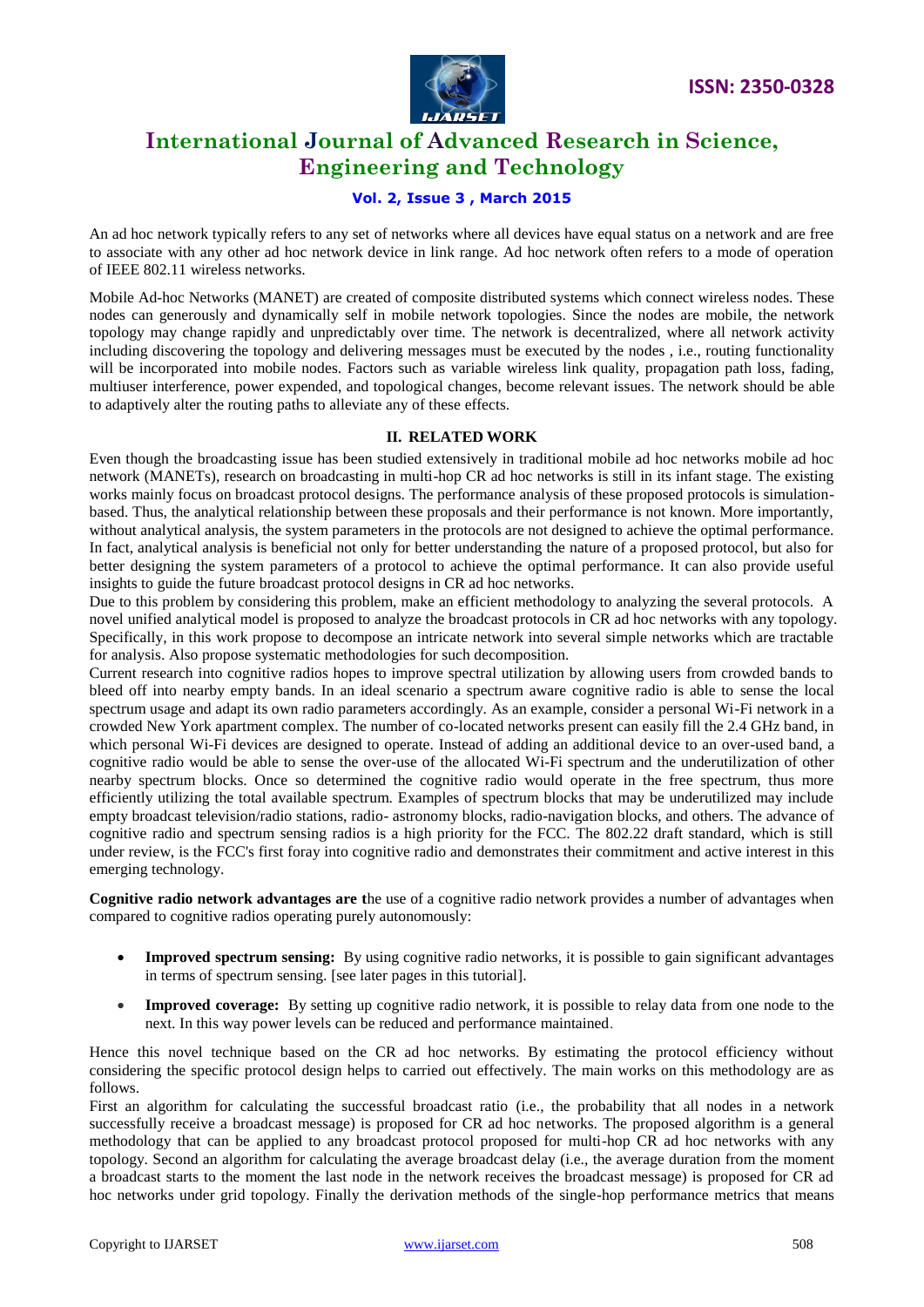



#### **Vol. 2, Issue 3 , March 2015**

successful broadcast ratio, average broadcast delay, and broadcast collision rate (i.e., the probability that a single-hop broadcast fails due to broadcast collisions), for three different broadcast protocols in CR ad hoc networks under practical scenarios (e.g., no dedicated common control channel exists and the channel information of any other SUs is not known) are proposed.

#### **III.SYSTEM DESIGN**

In Existing System the Federal Communications Commission (FCC), almost all the radio spectrum for wireless communications has already been allocated. In traditional ad hoc networks, since the spectrum availability is uniform, broadcasts are delivered via a common channel which can be heard by all users in a network. In traditional MANETs exist; there is no analytical work on broadcast protocols in multi hop CR ad hoc networks. The MANET Network, the channel availability is uniform for all nodes. In addition, some exigent data packets such as emergency messages and alarm signals are also delivered as network wide broadcasts. In traditional MANETs, it is always one time slot (i.e.) Sender only needs one time slot to let all its neighboring nodes receive the broadcast message in an error-free environment.

Even though the broadcasting issue has been studied extensively in traditional mobile ad hoc networks (MANETs) research on broadcasting in multi-hop CR ad hoc networks is still in its infant stage. There are a few papers addressing the broadcasting issue in multi-hop CR ad hoc networks. However, these proposals mainly focus on broadcast protocol designs. The performance analysis of these proposed protocols is simulation-based. Thus, the analytical relationship between these proposals and their performance is not known. More importantly, without analytical analysis, the system parameters in these protocols are not designed to achieve the optimal performance. In fact, analytical analysis is beneficial not only for better understanding the nature of a proposed protocol, but also for better designing the system parameters of a protocol to achieve the optimal performance.

It can also provide useful insights to guide the future broadcast protocol designs in CR ad hoc networks. Hence, in this project, to focus on the analytical analysis of broadcast protocols for multi-hop CR ad hoc networks. Although a vast amount of analytical works on broadcast protocols in traditional MANETs exist, currently, there is no analytical work on broadcast protocols in multi-hop CR ad hoc networks. More importantly, all the methods proposed for traditional MANETs cannot be simply applied to multi-hop CR ad hoc networks. This is because that in traditional MANETs, the channel availability is uniform for all nodes. However, in CR ad hoc networks, different secondary users (SUs) may acquire different available channel sets, depending on the locations and traffic of primary users (PUs), as shown in Figure 1. This non-uniform channel availability leads to several significant differences and causes unique challenges when analyzing the performance of broadcast protocols in CR ad hoc networks.



**Figure 1: Single-hop broadcast scenario. (a) Traditional ad hoc networks. (b) CR ad hoc networks.**

First of all, unlike in traditional MANETs, in CR ad hoc networks, the single-hop broadcast is not always successful in an error-free environment. If node A is the source node, in traditional MANETs, all its neighbouring nodes can tune to the same channel to receive the broadcast message. However, in CR ad hoc networks, such a common available channel for all neighbouring nodes may not exist. As a result, the broadcast may fail. More severely, even if a common available channel exists between the source node and its neighbouring nodes, they may not be able to tune to that channel at the same time, which will also result in a failed broadcast. In fact, whether the single-hop broadcast is successful depends on the channel availability of each SU which is time-varying and location-varying. Due to the uncertainty of the single-hop broadcast success, the successful broadcast ratio of a network is usually random. Secondly, different from traditional MANETs where the relative locations of the communication pair do not impact the successful receipt of the message as long as they are within the transmission range of each other, in CR ad hoc networks, the probability that a node successfully receives a broadcast message is affected by the relative locations between the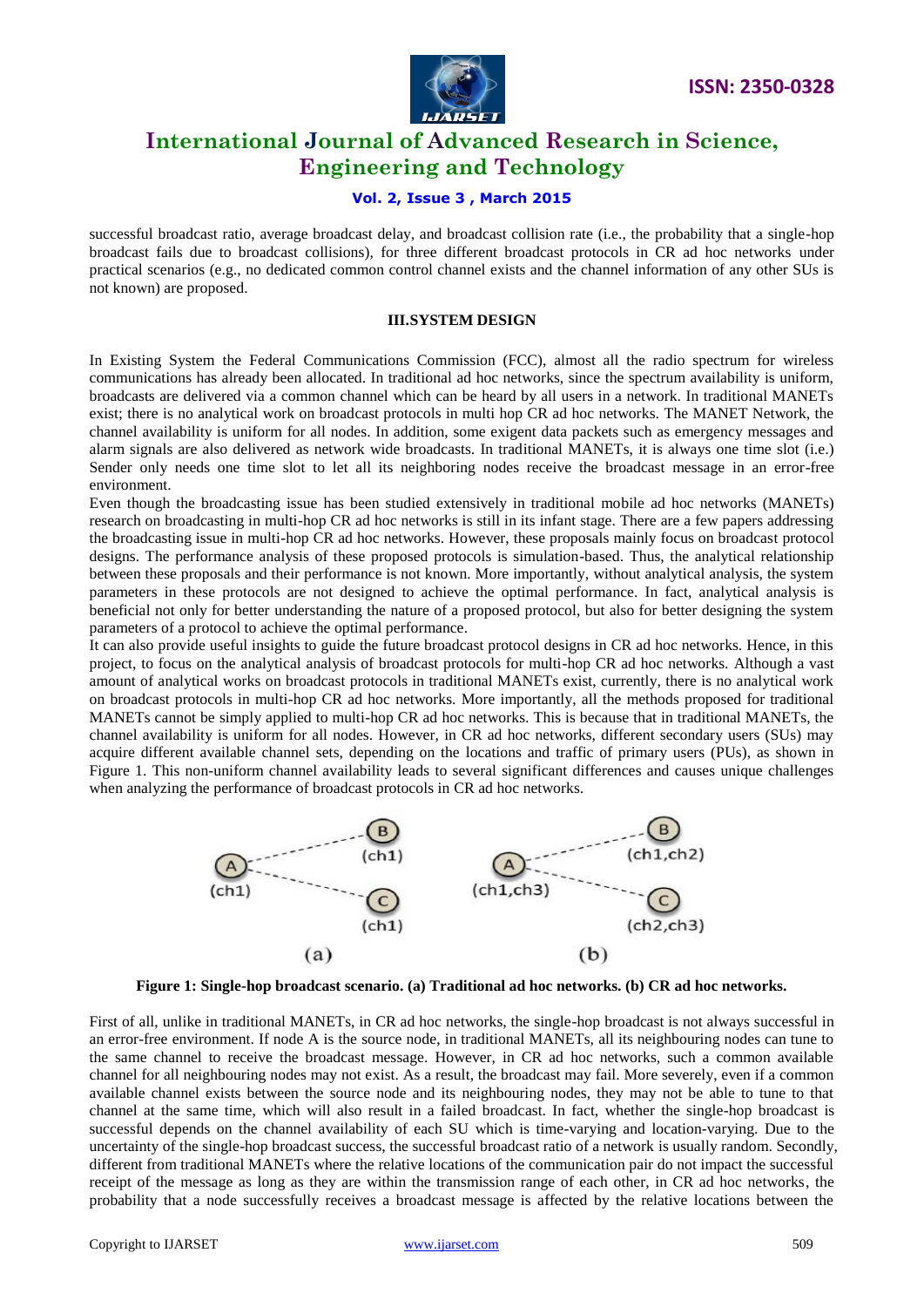

#### **Vol. 2, Issue 3 , March 2015**

sender and the receiver. This is because that the available channels of a SU are obtained based on the sensing outcome from the proximity of the node. Thus, SU nodes that are close to each other have similar available channels and they may have higher successful broadcast ratio, as compared with the SU nodes far away from each other whose available channels are often less similar.

Existing System using common available channel for all neighbouring nodes may not exist as a result, the broadcast may fail. Source node and its neighbouring nodes, they may not be able to tune to that channel at the same time, which will also result in a failed broadcast. Due to the uncertainty of the single-hop broadcast success, the successful broadcast ratio of a network is usually random broadcast collisions are complicated in CR ad hoc networks. In CR ad hoc networks, nodes may use multiple channels for broadcasting. Without the information about the channel used for broadcasting and the exact delay for a single-hop broadcast, to predict when and on which channel a broadcast collision occurs is extremely difficult.

The Unified Analytical Model for Broadcast Protocols are using in the proposed system. There are three main contributions in this model. The initial step is converting the network nodes into simpler forms by using standard model.



Figure 2 Process of the proposed Algorithm 1 for a 4-node CR ad hoc network. (a) The original network. (b) Link e(vs, v2) is successful. (c) Link e(vs, v2) is failed. (d) Link e(vs, v1) is successful after (b). (e) Link e(vs, v1) is failed after (b). (f) Link  $e(vs, v1)$  is successful after (c).

Second one is an algorithm for calculating the successful broadcast ratio (i.e., the probability that all nodes in a network successfully receive a broadcast message) is proposed for CR ad hoc networks. The proposed algorithm is a general methodology that can be applied to any broadcast protocol proposed for multi-hop CR ad hoc networks with any topology. Finally using an algorithm for calculating the average broadcast delay (i.e., the average duration from the moment a broadcast starts to the moment the last node in the network receives the broadcast message) is proposed for CR ad hoc networks under grid topology

The grid topology is the proposed methodology can be applied to any network topology. To define the level of SUs as h if they are h hops to the source node (denoted as  $L = h$ ). An example of an 8-node CR ad hoc network with the levels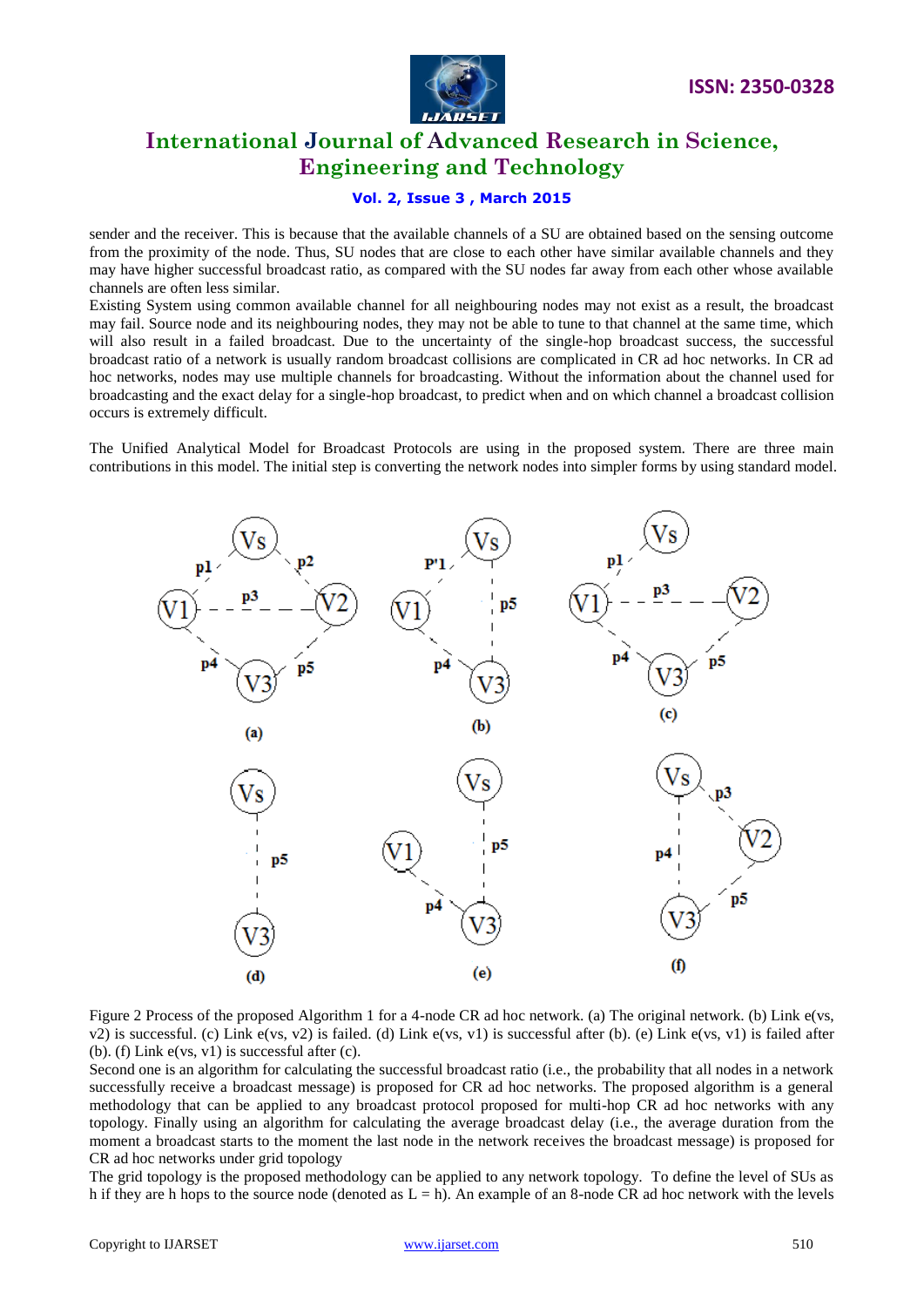

#### **Vol. 2, Issue 3 , March 2015**

of SUs where A is the source node. Then, the original network is decomposed into Hm levels, where Hm is the distance from the source node to the furthest node in the network. To make the derivation process tractable, we first make two assumptions. First of all, to assume that the broadcast message is propagated from the source node to the furthest node sequentially based on the relative distance to the source node. This means that, To assume that the nodes who are closer to the source node receive the message sooner than the nodes who are farther away from the source node. Based on this assumption, categorize the SUs based on their relative distances to the source node. The further justify this assumption using simulation.

The broadcast protocol is applied to the network in the proposed method. The simulation results of the average delay for different nodes to receive the broadcast message in the network shown in Figure 3. It is shown that nodes at a higher level (e.g., nodes D and E at the second level) receive the broadcast message later than the nodes at a lower level on average (e.g., nodes B and C at the first level), which justifies our first assumption. The second assumption is that only the nodes that are at the highest level or have a path leading to the furthest node (excluding the source node) contribute to the overall average broadcast delay. Other nodes will be removed from the network for calculating the average broadcast delay



Figure 3: Example of an 8-node CR ad hoc network with the levels of SUs.

#### **IV.SYSTEM IMPLEMENTATION**

In this chapter describe about system implementation. Here proposed method using 4 phases for implementation. Those are Intrinsic Network and Initial BR Value Setting Phase, Updating BR Value for Simple Network, Level Classification in Grid Topology, Estimate the Performance of Protocols.

#### **A) Intrinsic Network and Initial BR Value Setting Phase**

For Network formation, each node needs to register their details such as IP address, Location and Available number of channels. After authenticating these details then network is constructed with Specific number of nodes and links and also setting the initial value of Broadcast Ratio for each link.

#### **B) Updating BR Value for Simple Network**

Initially select a link which is one hop distance to server and perform the broadcasting through that link only. Based on the broadcasting result new BR value is calculated. If successful broadcasting occurs then, update BR value otherwise dynamically remove the link.

#### **C) Level Classification In Grid Topology**

After finding the successful Broadcasting Ratio, then simple Gird network is formed. At this stage, Grid networks are separated in various levels based on hop distance from the server. This helps to find the Broadcast Delay at each level of network.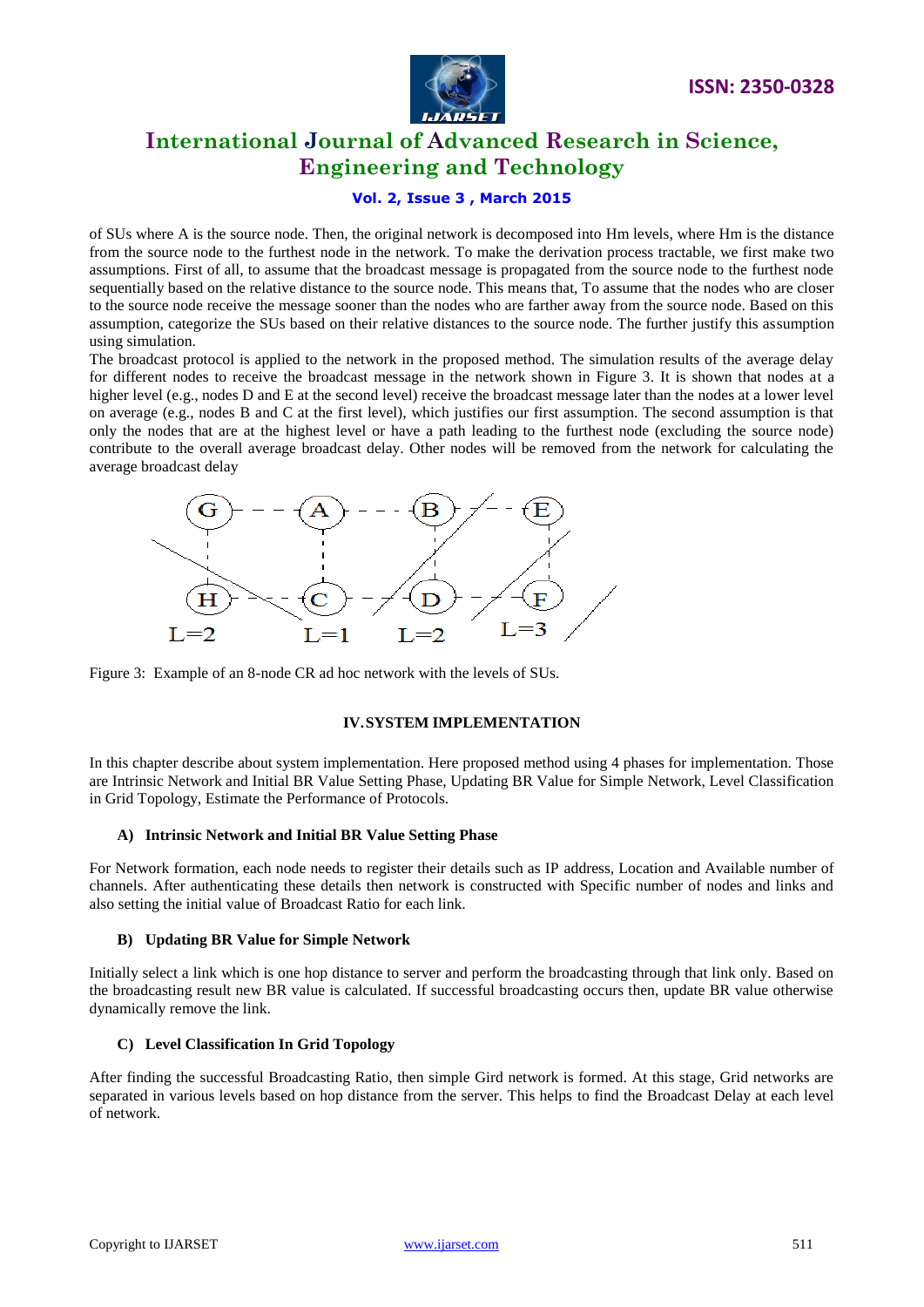

**Vol. 2, Issue 3 , March 2015**



Figure 4: Architecture diagram

#### **D) Estimate the Performance of Protocols**

By collecting all broadcast delay value at each level, finding the Average Broadcast Delay for the broadcasting protocol. With the help of Broadcast Ratio and Average Broadcast Delay value, evaluate the performance of broadcast protocol.

#### **V. CONCLUSION**

A novel unified analytical model is proposed to address the challenges in traditional MANET and analyze the broadcast protocols in CR ad hoc networks with any topology. Specifically, two algorithms are proposed to calculate the successful broadcast ratio and the average broadcast delay of a broadcast protocol. In our future work analyzing the various broadcast protocol, we provide more approximate value in performance statics. In this broadcast delay is calculating based on distance from the source and not estimating the delay for the node which is not having path leading. So in future consider that issue, make average delay estimation 99% successful.